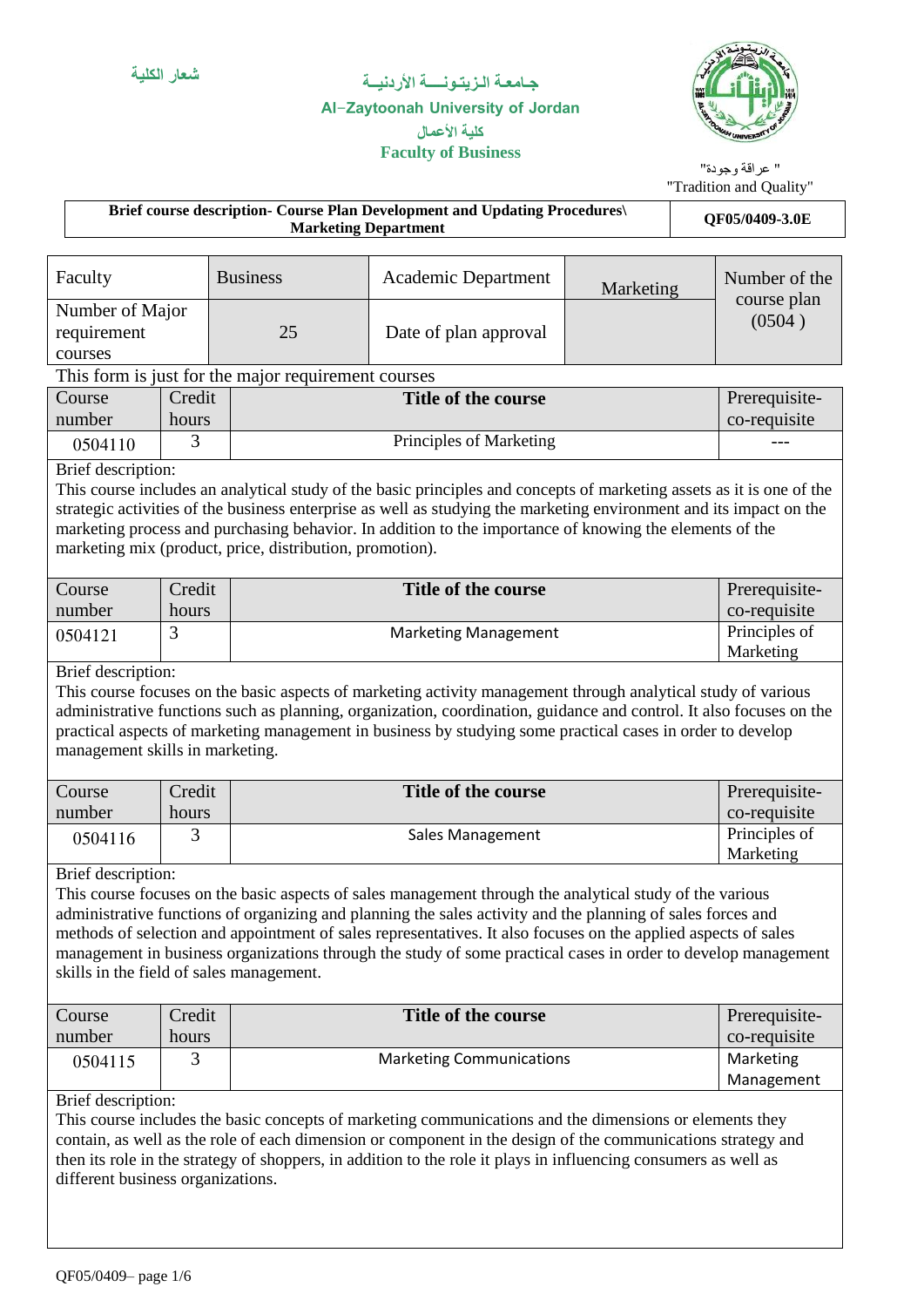### **Al-Zaytoonah University of Jordan كلية األعمال**

**Faculty of Business**



" عراقة وجودة" "Tradition and Quality"

|                                                 |        | Brief course description- Course Plan Development and Updating Procedures\<br><b>Marketing Department</b>                                                                                                                                                                                                                                                                                                                                                                                                                                                                                                                                                | rradhii und Quant<br>QF05/0409-3.0E |  |
|-------------------------------------------------|--------|----------------------------------------------------------------------------------------------------------------------------------------------------------------------------------------------------------------------------------------------------------------------------------------------------------------------------------------------------------------------------------------------------------------------------------------------------------------------------------------------------------------------------------------------------------------------------------------------------------------------------------------------------------|-------------------------------------|--|
|                                                 |        |                                                                                                                                                                                                                                                                                                                                                                                                                                                                                                                                                                                                                                                          |                                     |  |
| Course                                          | Credit | <b>Title of the course</b>                                                                                                                                                                                                                                                                                                                                                                                                                                                                                                                                                                                                                               | Prerequisite-                       |  |
| number                                          | hours  |                                                                                                                                                                                                                                                                                                                                                                                                                                                                                                                                                                                                                                                          | co-requisite                        |  |
| 0504214                                         | 3      | <b>Distribution Management</b>                                                                                                                                                                                                                                                                                                                                                                                                                                                                                                                                                                                                                           | Marketing                           |  |
|                                                 |        |                                                                                                                                                                                                                                                                                                                                                                                                                                                                                                                                                                                                                                                          | Management                          |  |
| Brief description:                              |        | This course introduces students to the basic concepts related to distribution management. It includes clarifying all<br>aspects related to how to develop, manage and evaluate the performance of distribution channels, and then shed<br>light and introducing other aspects related to distribution management including physical distribution,<br>distribution channels and services, international marketing channels. To serve the student in understanding the<br>importance of the vital role of this activity within the modern concept of marketing.                                                                                            |                                     |  |
| Course                                          | Credit | Title of the course                                                                                                                                                                                                                                                                                                                                                                                                                                                                                                                                                                                                                                      | Prerequisite-                       |  |
| number                                          | hours  |                                                                                                                                                                                                                                                                                                                                                                                                                                                                                                                                                                                                                                                          | co-requisite                        |  |
| 0504242                                         | 3      | <b>Industrial Marketing</b>                                                                                                                                                                                                                                                                                                                                                                                                                                                                                                                                                                                                                              | Marketing                           |  |
|                                                 |        |                                                                                                                                                                                                                                                                                                                                                                                                                                                                                                                                                                                                                                                          | Management                          |  |
| Brief description:                              |        | This course introduces the student to the nature and nature of industrial marketing as a specialized marketing<br>field in addition to classifications of industrial products, in addition to the analysis of patterns of demand for<br>industrial products and the fragmentation of industrial markets, analysis of industrial purchasing behavior in<br>addition to planning elements of the marketing mix of industrial products from the standardization, grading and<br>integration of support services before and during And after-sale service. It includes production control and quality<br>control TQM and the application of ISO 9000 system. |                                     |  |
| Course                                          | Credit | Title of the course                                                                                                                                                                                                                                                                                                                                                                                                                                                                                                                                                                                                                                      | Prerequisite-                       |  |
| number                                          | hours  |                                                                                                                                                                                                                                                                                                                                                                                                                                                                                                                                                                                                                                                          | co-requisite                        |  |
| 0504241                                         | 3      | Marketing of services                                                                                                                                                                                                                                                                                                                                                                                                                                                                                                                                                                                                                                    | Marketing                           |  |
|                                                 |        |                                                                                                                                                                                                                                                                                                                                                                                                                                                                                                                                                                                                                                                          | Management                          |  |
| Brief description:<br>service marketing system. |        | This course introduces the student to the basic concepts of the service and its marketing characteristics, in<br>accordance with the modern marketing concept. It also aims to focus in depth on the most important models and<br>systems that explain the mechanisms and means adopted by marketing men in marketing their services to the<br>beneficiaries. The course also aims to study the characteristics of the marketing mix as the vital artery of the                                                                                                                                                                                          |                                     |  |
| Course                                          | Credit | Title of the course                                                                                                                                                                                                                                                                                                                                                                                                                                                                                                                                                                                                                                      | Prerequisite-                       |  |
| number                                          | hours  |                                                                                                                                                                                                                                                                                                                                                                                                                                                                                                                                                                                                                                                          | co-requisite                        |  |
| 0504243                                         | 3      | <b>Marketing of Banking</b>                                                                                                                                                                                                                                                                                                                                                                                                                                                                                                                                                                                                                              | Principles of<br>Marketing          |  |
| Brief description:                              |        | This course includes some quantitative methods used in solving marketing problems, especially those related to<br>market study, product problems, pricing and distribution methods as well as distribution and quantitative solving<br>of these problems in order to develop an efficient marketing strategy, in addition to problems related to sales<br>forecasting as an important factor in the design of marketing strategy. This is done on the basis of future sales<br>expectations, as well as on linear software and its importance in marketing.                                                                                              |                                     |  |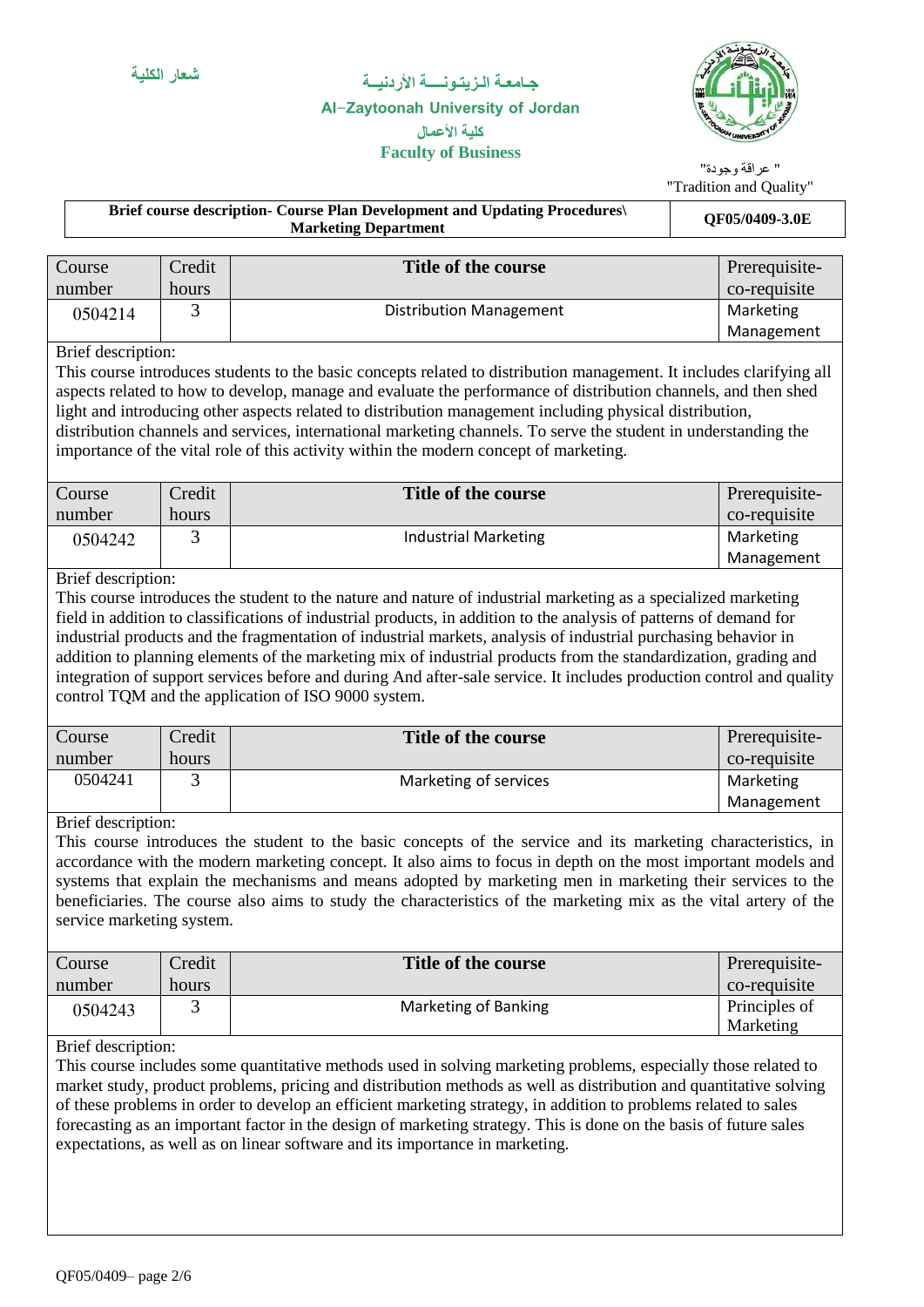### **Al-Zaytoonah University of Jordan كلية األعمال**

**Faculty of Business**



#### " عراقة وجودة" "Tradition and Quality"

|                                     |        | Brief course description- Course Plan Development and Updating Procedures\<br><b>Marketing Department</b>                                                                                                                       |  | QF05/0409-3.0E  |  |
|-------------------------------------|--------|---------------------------------------------------------------------------------------------------------------------------------------------------------------------------------------------------------------------------------|--|-----------------|--|
|                                     |        |                                                                                                                                                                                                                                 |  |                 |  |
| Course                              | Credit | Title of the course                                                                                                                                                                                                             |  | Prerequisite-   |  |
| number                              | hours  |                                                                                                                                                                                                                                 |  | co-requisite    |  |
| 0504322                             | 3      | <b>Marketing Research</b>                                                                                                                                                                                                       |  | Marketing       |  |
|                                     |        |                                                                                                                                                                                                                                 |  | management      |  |
| Brief description:                  |        |                                                                                                                                                                                                                                 |  |                 |  |
|                                     |        | This course introduces students to marketing research and assets to be taken into account when                                                                                                                                  |  |                 |  |
|                                     |        | preparing successful marketing research, especially with regard to the rules of scientific methodology                                                                                                                          |  |                 |  |
|                                     |        | and scientific method, in order to develop students' scientific research skills and training them to do so.                                                                                                                     |  |                 |  |
|                                     |        |                                                                                                                                                                                                                                 |  |                 |  |
| Course                              | Credit | Title of the course                                                                                                                                                                                                             |  | Prerequisite-   |  |
| number                              | hours  |                                                                                                                                                                                                                                 |  | co-requisite    |  |
| 0504312                             | 3      | <b>Consumer Behavior</b>                                                                                                                                                                                                        |  | Marketing       |  |
|                                     |        |                                                                                                                                                                                                                                 |  | management      |  |
| Brief description:                  |        |                                                                                                                                                                                                                                 |  |                 |  |
|                                     |        | This course includes the basic concepts of consumer behavior, the most important economic and                                                                                                                                   |  |                 |  |
|                                     |        | behavioral models that studied this behavior, modern models in consumer behavior, internal                                                                                                                                      |  |                 |  |
|                                     |        | (psychological) and external factors affecting consumer behavior, stages of purchasing decision making,                                                                                                                         |  |                 |  |
|                                     |        | consumer behavior as an integrated interactive system, reference groups and their impact on behavior.                                                                                                                           |  |                 |  |
|                                     |        |                                                                                                                                                                                                                                 |  |                 |  |
| Course                              | Credit | Title of the course                                                                                                                                                                                                             |  | Prerequisite-   |  |
| number                              | hours  |                                                                                                                                                                                                                                 |  | co-requisite    |  |
| 0504327                             | 3      | Quantitative Methods in marketing                                                                                                                                                                                               |  | <b>Business</b> |  |
|                                     |        |                                                                                                                                                                                                                                 |  | Mathematics     |  |
| Brief description:                  |        |                                                                                                                                                                                                                                 |  |                 |  |
|                                     |        | This course introduces the concepts of quantitative methods / operations research / management sciences, which                                                                                                                  |  |                 |  |
|                                     |        | can be defined as "the application of mathematical models and mathematical analysis of management problems".                                                                                                                    |  |                 |  |
|                                     |        | The course focuses on quantitative applications of marketing problems.                                                                                                                                                          |  |                 |  |
|                                     |        |                                                                                                                                                                                                                                 |  |                 |  |
| Course                              | Credit | <b>Title of the course</b>                                                                                                                                                                                                      |  | Prerequisite-   |  |
| number                              | hours  |                                                                                                                                                                                                                                 |  | co-requisite    |  |
| 0504351                             | 3      | <b>Computer Applications in Marketing</b>                                                                                                                                                                                       |  | Introduction to |  |
|                                     |        |                                                                                                                                                                                                                                 |  | (MIS)           |  |
| Brief description:                  |        |                                                                                                                                                                                                                                 |  |                 |  |
|                                     |        | This course aims to introduce the student to the concept of information systems in the field of marketing, and to<br>determine the nature of the data needed in the study of the market, processing and employment to serve the |  |                 |  |
|                                     |        | marketing decision, as well as knowledge of the nature of information systems for marketing mix as well as                                                                                                                      |  |                 |  |
| marketing decision support systems. |        |                                                                                                                                                                                                                                 |  |                 |  |
|                                     |        |                                                                                                                                                                                                                                 |  |                 |  |
| Course                              | Credit | Title of the course                                                                                                                                                                                                             |  | Prerequisite-   |  |
| number                              | hours  |                                                                                                                                                                                                                                 |  | co-requisite    |  |
| 0504334                             | 3      | <b>Customer Relationship Management</b>                                                                                                                                                                                         |  | Marketing       |  |
|                                     |        |                                                                                                                                                                                                                                 |  | management      |  |
| Brief description:                  |        |                                                                                                                                                                                                                                 |  |                 |  |
|                                     |        | The course focuses on the importance of customer relationship management, and addresses the main methods                                                                                                                        |  |                 |  |
|                                     |        |                                                                                                                                                                                                                                 |  |                 |  |

adopted to attract and retain customers. And build a long-term relationship by meeting their needs and desires in a way that achieves the common and mutual interests between the seller and buyer.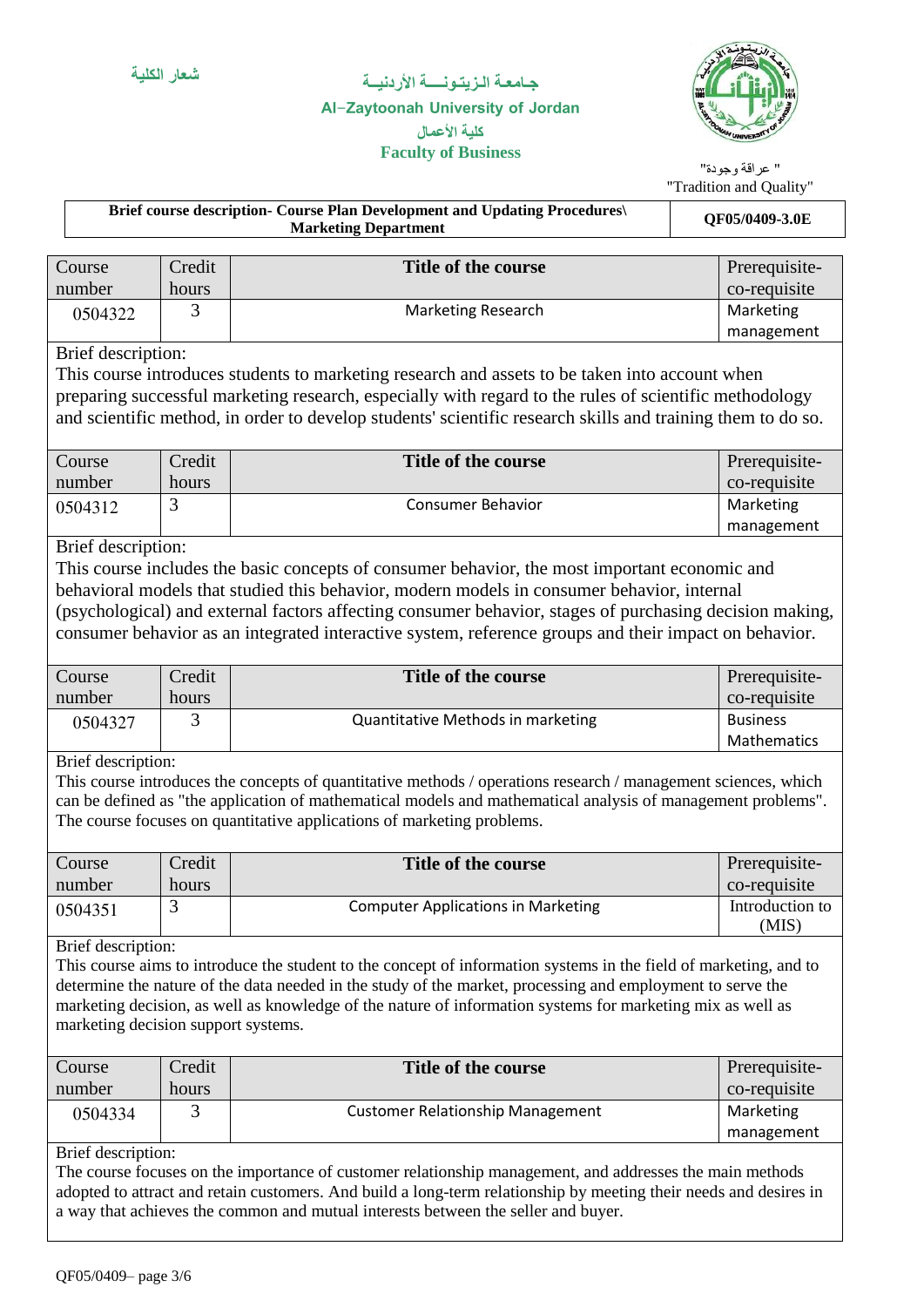**Faculty of Business**

### **Al-Zaytoonah University of Jordan كلية األعمال**



" عراقة وجودة" "Tradition and Quality"

**Brief course description- Course Plan Development and Updating Procedures\** ourse Plan Development and Updating Procedures\<br>Marketing Department

| Course                               | Credit | <b>Title of the course</b>                                                                                                                                                                                                           | Prerequisite- |
|--------------------------------------|--------|--------------------------------------------------------------------------------------------------------------------------------------------------------------------------------------------------------------------------------------|---------------|
| number                               | hours  |                                                                                                                                                                                                                                      | co-requisite  |
| 0504325                              | 3      | <b>International Marketing (English)</b>                                                                                                                                                                                             | Principles of |
|                                      |        |                                                                                                                                                                                                                                      | Marketing     |
|                                      |        |                                                                                                                                                                                                                                      | (English)     |
| Brief description:                   |        |                                                                                                                                                                                                                                      |               |
|                                      |        | This course deals with the impact of economic, cultural, political, legal and other effects on the international                                                                                                                     |               |
| pricing, distribution and promotion. |        | environment. Identifies and analyzes worldwide marketing opportunities and examines product strategies,                                                                                                                              |               |
|                                      |        |                                                                                                                                                                                                                                      |               |
| Course                               | Credit | <b>Title of the course</b>                                                                                                                                                                                                           | Prerequisite- |
| number                               | hours  |                                                                                                                                                                                                                                      | co-requisite  |
| 0504426                              | 3      | Retail Management                                                                                                                                                                                                                    | Marketing     |
|                                      |        |                                                                                                                                                                                                                                      | Management    |
| Brief description:                   |        |                                                                                                                                                                                                                                      |               |
|                                      |        | This course introduces the students to the basic concepts of retail management. According to the modern                                                                                                                              |               |
|                                      |        | marketing concept, it provides the students the knowledge of different types of retailers and the difference                                                                                                                         |               |
|                                      |        | between them. It also aims to focus in depth on the most important marketing mix strategies for retailers.                                                                                                                           |               |
|                                      |        |                                                                                                                                                                                                                                      |               |
| Course                               | Credit | <b>Title of the course</b>                                                                                                                                                                                                           | Prerequisite- |
| number                               | hours  |                                                                                                                                                                                                                                      | co-requisite  |
| 0504431                              | 3      | E-Marketing                                                                                                                                                                                                                          | Marketing     |
|                                      |        |                                                                                                                                                                                                                                      | Management    |
| Brief description:                   |        | The course includes the basic concepts of e-marketing and the most important terms and practices contained in e-                                                                                                                     |               |
|                                      |        | marketing as well as the benefits and advantages of e-marketing and stages of development of e-marketing and                                                                                                                         |               |
|                                      |        | strategy and elements of the e-marketing mix in addition to the methods of e-marketing and the nature and                                                                                                                            |               |
| importance of social networks.       |        |                                                                                                                                                                                                                                      |               |
|                                      |        |                                                                                                                                                                                                                                      |               |
| Course                               | Credit | Title of the course                                                                                                                                                                                                                  | Prerequisite- |
| number                               | hours  |                                                                                                                                                                                                                                      | co-requisite  |
| 0504423                              | 3      | <b>Marketing Strategies</b>                                                                                                                                                                                                          | Marketing     |
|                                      |        |                                                                                                                                                                                                                                      | Management    |
| Brief description:                   |        |                                                                                                                                                                                                                                      |               |
|                                      |        | This course introduces students to the process of strategic marketing planning, how to conduct environmental                                                                                                                         |               |
|                                      |        | analysis, and the most important tools used in this analysis: target market strategies, strategic options for the<br>organization, key marketing strategies, strategies related to elements of the marketing mix, marketing strategy |               |
|                                      |        | control over different marketing activities.                                                                                                                                                                                         |               |
|                                      |        |                                                                                                                                                                                                                                      |               |
| Course                               | Credit | <b>Title of the course</b>                                                                                                                                                                                                           | Prerequisite- |
| number                               | hours  |                                                                                                                                                                                                                                      | co-requisite  |
| 0504444                              | 3      | <b>Pharmaceutical Marketing</b>                                                                                                                                                                                                      | Principles of |
|                                      |        |                                                                                                                                                                                                                                      | Marketing     |
| Brief description:                   |        |                                                                                                                                                                                                                                      |               |

This course introduses students to the marketing activities of pharmaceutical companies with a focus on the specificity of the pharmaceutical marketing mix. The course also deals with the scientific methodology used to market medical and pharmaceutical services directly related to the international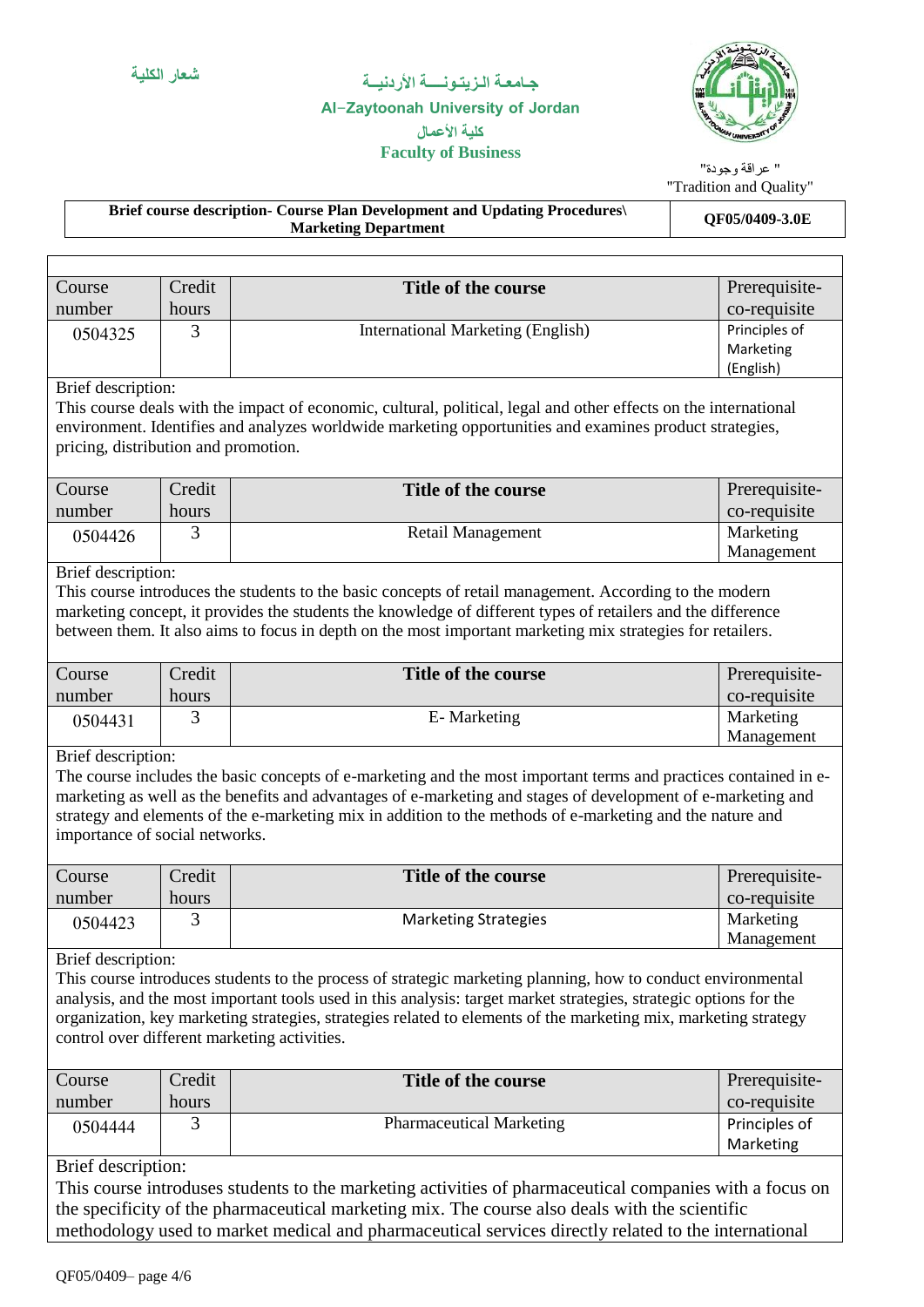### **Al-Zaytoonah University of Jordan كلية األعمال**



### **Faculty of Business**

" عراقة وجودة" "Tradition and Quality"

> Marketing Management

| <b>Brief course description- Course Plan Development and Updating Procedures</b><br><b>Marketing Department</b> |        |                     | <b>QF05/0409-3.0E</b> |  |
|-----------------------------------------------------------------------------------------------------------------|--------|---------------------|-----------------------|--|
|                                                                                                                 |        |                     |                       |  |
| industry.                                                                                                       |        |                     |                       |  |
|                                                                                                                 |        |                     |                       |  |
| Course                                                                                                          | Credit | Title of the course | Prerequisite-         |  |
| number                                                                                                          | hours  |                     | co-requisite          |  |

Brief description:

This course introduces the student to the basic concepts of social marketing according to the modern marketing concept. It also provides knowledge of the importance of social marketing and the difference between it and other sciences. It aims to focus in-depth and detailed on the most important marketing mix strategies for social marketing.

0504341 3 3 Social marketing

| Course  | Credit | Title of the course               | Prerequisite-           |
|---------|--------|-----------------------------------|-------------------------|
| number  | hours  |                                   | co-requisite            |
| 0504345 |        | Tourism marketing and Hospitality | Marketing<br>Management |
|         |        |                                   |                         |

#### Brief description:

This course includes raising the level of tourism and hospitality by attracting tourists and providing what is needed to meet their needs and desires.

| <b>Course</b> | Credit | Title of the course   | Prerequisite- |
|---------------|--------|-----------------------|---------------|
| number        | hours  |                       | co-requisite  |
| 0504446       |        | <b>Field Training</b> | Passing (90   |
|               |        |                       | Hours)        |

#### Brief description:

Field training is an amazing opportunity to apply the skills you've learned through your studies. The aim of practical **training** is to help students develop skills and abilities .

| Course  | Credit | Title of the course                    | Prerequisite-         |
|---------|--------|----------------------------------------|-----------------------|
| number  | hours  |                                        | co-requisite          |
| 0504447 |        | <b>Graduation Project in marketing</b> | Marketing<br>Research |
|         |        |                                        | Passing (90 Hours)    |

### Brief description:

Through the graduation research material, faculty members review the materials that help them in the field, and conduct a pilot test to enable them to pass the proficiency exam with high efficiency.

| Course  | Credit | Title of the course                          | Prerequisite- |
|---------|--------|----------------------------------------------|---------------|
| number  | hours  |                                              | co-requisite  |
| 0504333 |        | <b>Practical Applications in Advertising</b> | Marketing     |
|         |        |                                              | Management    |

### Brief description:

This course includes the practical aspects of advertising activity in a way that makes it stand out as a profession with its rules, assets and knowledge, in addition to developing and developing the student's skills in the field of artistic design of the advertisement and highlighting its creative abilities and how to use it in attracting the targeted consumers or organizations through the production of advertising in an attractive and effective way.